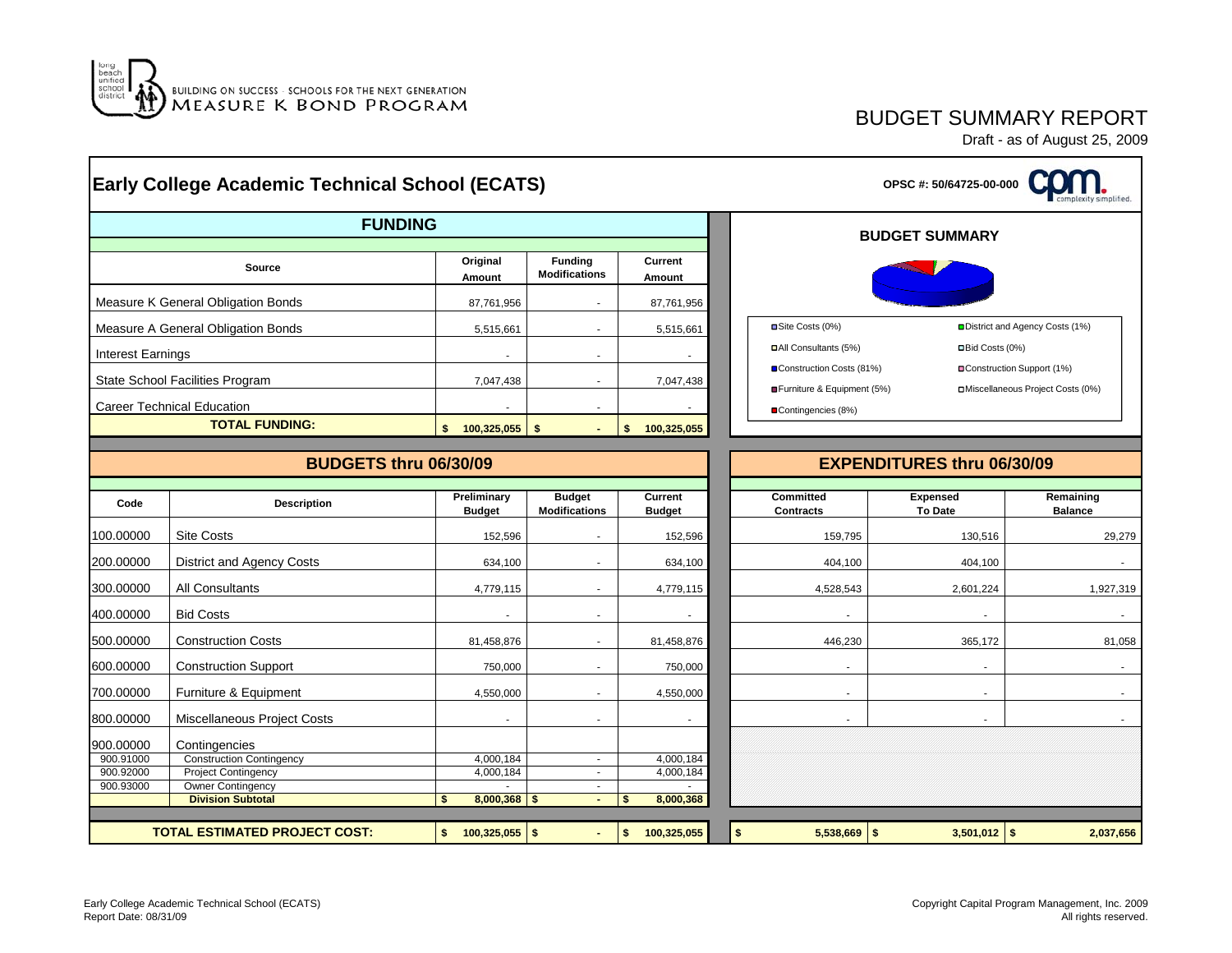

|                                                                                               | <b>FUNDING SUMMARY</b>              |                         |                                        |                             |                        |                                           |                                      |                       |                                |                                                     |                                         |  |
|-----------------------------------------------------------------------------------------------|-------------------------------------|-------------------------|----------------------------------------|-----------------------------|------------------------|-------------------------------------------|--------------------------------------|-----------------------|--------------------------------|-----------------------------------------------------|-----------------------------------------|--|
|                                                                                               | Source                              | Original<br>Amount      | <b>Funding</b><br><b>Modifications</b> |                             |                        |                                           | <b>FUNDING SUMMARY</b>               |                       |                                |                                                     |                                         |  |
|                                                                                               | Measure K General Obligation Bonds  |                         |                                        | Amount                      |                        |                                           |                                      |                       |                                |                                                     |                                         |  |
|                                                                                               | <b>State Required Match</b>         | 7,047,438               | $\sim$                                 | 7,047,438                   |                        |                                           |                                      |                       |                                |                                                     |                                         |  |
|                                                                                               | <b>Additional Allocation</b>        | 80,714,518              | $\sim$                                 | 80,714,518                  |                        |                                           |                                      |                       |                                |                                                     |                                         |  |
|                                                                                               | Program Balance                     |                         | $\sim$                                 | $\sim$                      |                        |                                           |                                      |                       |                                |                                                     |                                         |  |
|                                                                                               | <b>Construction Cost Escalation</b> |                         | $\sim$                                 | $\omega$                    |                        |                                           |                                      |                       |                                |                                                     |                                         |  |
| <b>Loss Reserve</b>                                                                           |                                     |                         | $\sim$                                 | $\mathcal{L}_{\mathcal{A}}$ |                        |                                           |                                      |                       |                                |                                                     |                                         |  |
| Total                                                                                         | Measure A General Obligation Bonds  | 87,761,956<br>5,515,661 | $\sim$                                 | 87,761,956                  |                        | ■Measure K General Obligation Bonds (87%) |                                      |                       |                                | Measure A General Obligation Bonds (5%)             |                                         |  |
| <b>Interest Earnings</b>                                                                      |                                     |                         | $\sim$<br>$\sim$                       | 5,515,661                   |                        |                                           |                                      |                       |                                |                                                     |                                         |  |
|                                                                                               | State School Facilities Program     | 7,047,438               | $\sim$                                 | 7,047,438                   |                        | □ Interest Earnings (0%)                  |                                      |                       |                                | □ State School Facilities Program (7%)              |                                         |  |
|                                                                                               | Career Technical Education          |                         | $\sim$                                 |                             |                        | ■ Career Technical Education (0%)         |                                      |                       |                                |                                                     |                                         |  |
|                                                                                               | <b>Totals</b>                       | $100,325,055$ \$<br>\$  | G.                                     | \$100,325,055               |                        |                                           |                                      |                       |                                |                                                     |                                         |  |
|                                                                                               |                                     |                         |                                        |                             |                        |                                           |                                      |                       |                                |                                                     |                                         |  |
| <b>FUNDING MODIFICATIONS</b><br><b>Measure A</b><br><b>Measure K General Obligation Bonds</b> |                                     |                         |                                        |                             |                        |                                           |                                      |                       |                                |                                                     |                                         |  |
| Date                                                                                          | <b>Description</b>                  | <b>State Required</b>   | Additional                             | Program                     | Construction           | Loss                                      | <b>Total</b>                         | General<br>Obligation | Interest<br>Earnings           | <b>State School</b><br><b>Facilities</b><br>Program | Career<br><b>Technical</b><br>Education |  |
|                                                                                               |                                     | Match                   | Allocation                             | <b>Balance</b>              | <b>Cost Escalation</b> | Reserve                                   |                                      | <b>Bonds</b>          |                                |                                                     |                                         |  |
|                                                                                               |                                     |                         |                                        |                             |                        |                                           | $\blacksquare$                       |                       |                                |                                                     |                                         |  |
|                                                                                               |                                     |                         |                                        |                             |                        |                                           | $\blacksquare$                       |                       |                                |                                                     |                                         |  |
|                                                                                               |                                     |                         |                                        |                             |                        |                                           | $\sim$<br>$\blacksquare$             |                       |                                |                                                     |                                         |  |
|                                                                                               |                                     |                         |                                        |                             |                        |                                           | $\sim$                               |                       |                                |                                                     |                                         |  |
|                                                                                               |                                     |                         |                                        |                             |                        |                                           | $\sim$                               |                       |                                |                                                     |                                         |  |
|                                                                                               |                                     |                         |                                        |                             |                        |                                           | $\sim$                               |                       |                                |                                                     |                                         |  |
|                                                                                               |                                     |                         |                                        |                             |                        |                                           | $\sim$                               |                       |                                |                                                     |                                         |  |
|                                                                                               |                                     |                         |                                        |                             |                        |                                           | $\sim$                               |                       |                                |                                                     |                                         |  |
|                                                                                               |                                     |                         |                                        |                             |                        |                                           | $\blacksquare$                       |                       |                                |                                                     |                                         |  |
|                                                                                               |                                     |                         |                                        |                             |                        |                                           | $\sim$                               |                       |                                |                                                     |                                         |  |
|                                                                                               |                                     |                         |                                        |                             |                        |                                           | $\blacksquare$<br>$\sim$             |                       |                                |                                                     |                                         |  |
|                                                                                               |                                     |                         |                                        |                             |                        |                                           | $\sim$                               |                       |                                |                                                     |                                         |  |
|                                                                                               |                                     |                         |                                        |                             |                        |                                           | $\sim$                               |                       |                                |                                                     |                                         |  |
|                                                                                               |                                     |                         |                                        |                             |                        |                                           | $\blacksquare$                       |                       |                                |                                                     |                                         |  |
|                                                                                               |                                     |                         |                                        |                             |                        |                                           | $\sim$                               |                       |                                |                                                     |                                         |  |
|                                                                                               |                                     |                         |                                        |                             |                        |                                           | $\blacksquare$                       |                       |                                |                                                     |                                         |  |
|                                                                                               |                                     |                         |                                        |                             |                        |                                           | $\sim$                               |                       |                                |                                                     |                                         |  |
|                                                                                               |                                     |                         |                                        |                             |                        |                                           | $\sim$<br>$\sim$                     |                       |                                |                                                     |                                         |  |
|                                                                                               |                                     |                         |                                        |                             |                        |                                           | $\sim$                               |                       |                                |                                                     |                                         |  |
|                                                                                               |                                     |                         |                                        |                             |                        |                                           | $\sim$                               |                       |                                |                                                     |                                         |  |
|                                                                                               |                                     |                         |                                        |                             |                        |                                           | $\omega$                             |                       |                                |                                                     |                                         |  |
|                                                                                               |                                     |                         |                                        |                             |                        |                                           | $\sim$                               |                       |                                |                                                     |                                         |  |
|                                                                                               |                                     |                         |                                        |                             |                        |                                           | $\omega$                             |                       |                                |                                                     |                                         |  |
|                                                                                               |                                     |                         |                                        |                             |                        |                                           | $\overline{\phantom{a}}$             |                       |                                |                                                     |                                         |  |
|                                                                                               |                                     |                         |                                        |                             |                        |                                           | $\omega$                             |                       |                                |                                                     |                                         |  |
|                                                                                               |                                     |                         |                                        |                             |                        |                                           | $\overline{\phantom{a}}$<br>$\omega$ |                       |                                |                                                     |                                         |  |
|                                                                                               |                                     |                         |                                        |                             |                        |                                           | $\overline{\phantom{a}}$             |                       |                                |                                                     |                                         |  |
|                                                                                               |                                     |                         |                                        |                             |                        |                                           | $\sim$                               |                       |                                |                                                     |                                         |  |
|                                                                                               |                                     |                         |                                        |                             |                        |                                           | $\sim$                               |                       |                                |                                                     |                                         |  |
|                                                                                               |                                     |                         |                                        |                             |                        |                                           | $\sim$                               |                       |                                |                                                     |                                         |  |
|                                                                                               | Totals S                            | $\sim$                  | $\vert$ s<br>$\sim 100$                | $\mathsf{S}$<br>$ \vert$ s  |                        | $ \vert s \vert$<br>$\sim$                | $\mathbf{s}$<br>$ \vert$ s           |                       | $ \vert s \vert$<br>$ \vert$ s | $\sim 100$                                          | l s<br>$\sim$ 10 $\pm$                  |  |

FUNDING DETAIL Draft - as of August 25, 2009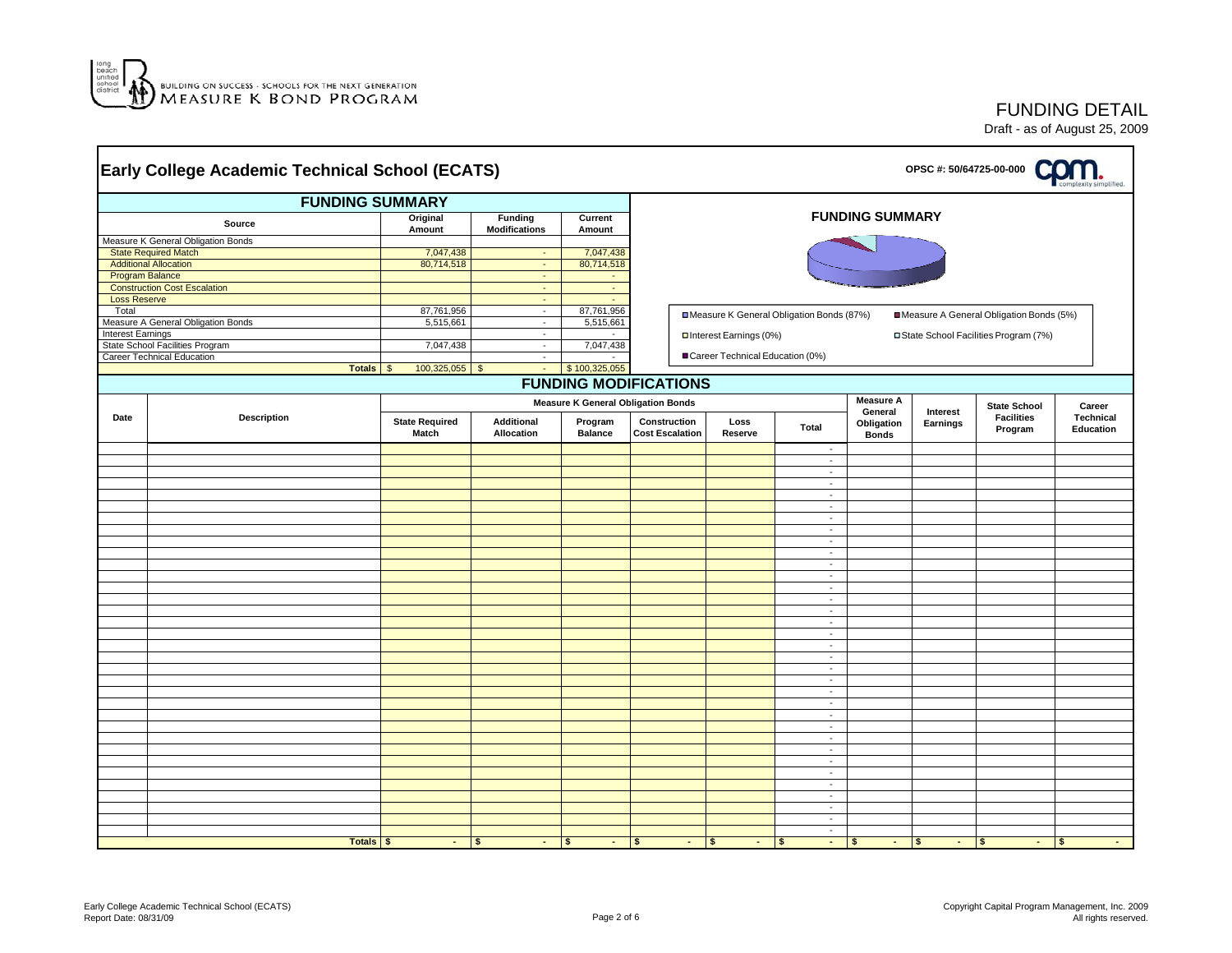

#### BUDGET MODIFICATIONS PROCESSED DURING CURRENT PERIOD Draft - as of August 25, 2009

|      |             | Early College Academic Technical School (ECATS)       |               | OPSC #: 50/64725-00-000        |                             |  |  |  |  |  |  |  |  |
|------|-------------|-------------------------------------------------------|---------------|--------------------------------|-----------------------------|--|--|--|--|--|--|--|--|
|      |             | BUDGET MODIFICATIONS FOR THE CURRENT REPORTING PERIOD |               |                                | From: 04/01/09 To: 06/30/09 |  |  |  |  |  |  |  |  |
|      |             | <b>Total Budget Prior to Modifications: \$</b>        | 100,325,055   |                                |                             |  |  |  |  |  |  |  |  |
| Code | <b>Date</b> | <b>Number</b>                                         | <b>Amount</b> | <b>Reason for Modification</b> |                             |  |  |  |  |  |  |  |  |
|      |             |                                                       |               |                                |                             |  |  |  |  |  |  |  |  |
|      |             |                                                       |               |                                |                             |  |  |  |  |  |  |  |  |
|      |             |                                                       |               |                                |                             |  |  |  |  |  |  |  |  |
|      |             |                                                       |               |                                |                             |  |  |  |  |  |  |  |  |
|      |             |                                                       |               |                                |                             |  |  |  |  |  |  |  |  |
|      |             |                                                       |               |                                |                             |  |  |  |  |  |  |  |  |
|      |             |                                                       |               |                                |                             |  |  |  |  |  |  |  |  |
|      |             |                                                       |               |                                |                             |  |  |  |  |  |  |  |  |
|      |             |                                                       |               |                                |                             |  |  |  |  |  |  |  |  |
|      |             |                                                       |               |                                |                             |  |  |  |  |  |  |  |  |
|      |             |                                                       |               |                                |                             |  |  |  |  |  |  |  |  |
|      |             |                                                       |               |                                |                             |  |  |  |  |  |  |  |  |
|      |             |                                                       |               |                                |                             |  |  |  |  |  |  |  |  |
|      |             |                                                       |               |                                |                             |  |  |  |  |  |  |  |  |
|      |             |                                                       |               |                                |                             |  |  |  |  |  |  |  |  |
|      |             |                                                       |               |                                |                             |  |  |  |  |  |  |  |  |
|      |             |                                                       |               |                                |                             |  |  |  |  |  |  |  |  |
|      |             |                                                       |               |                                |                             |  |  |  |  |  |  |  |  |
|      |             | Total                                                 | $\sim$        |                                |                             |  |  |  |  |  |  |  |  |
|      |             | <b>Total Budget Following Modifications: \$</b>       | 100,325,055   |                                |                             |  |  |  |  |  |  |  |  |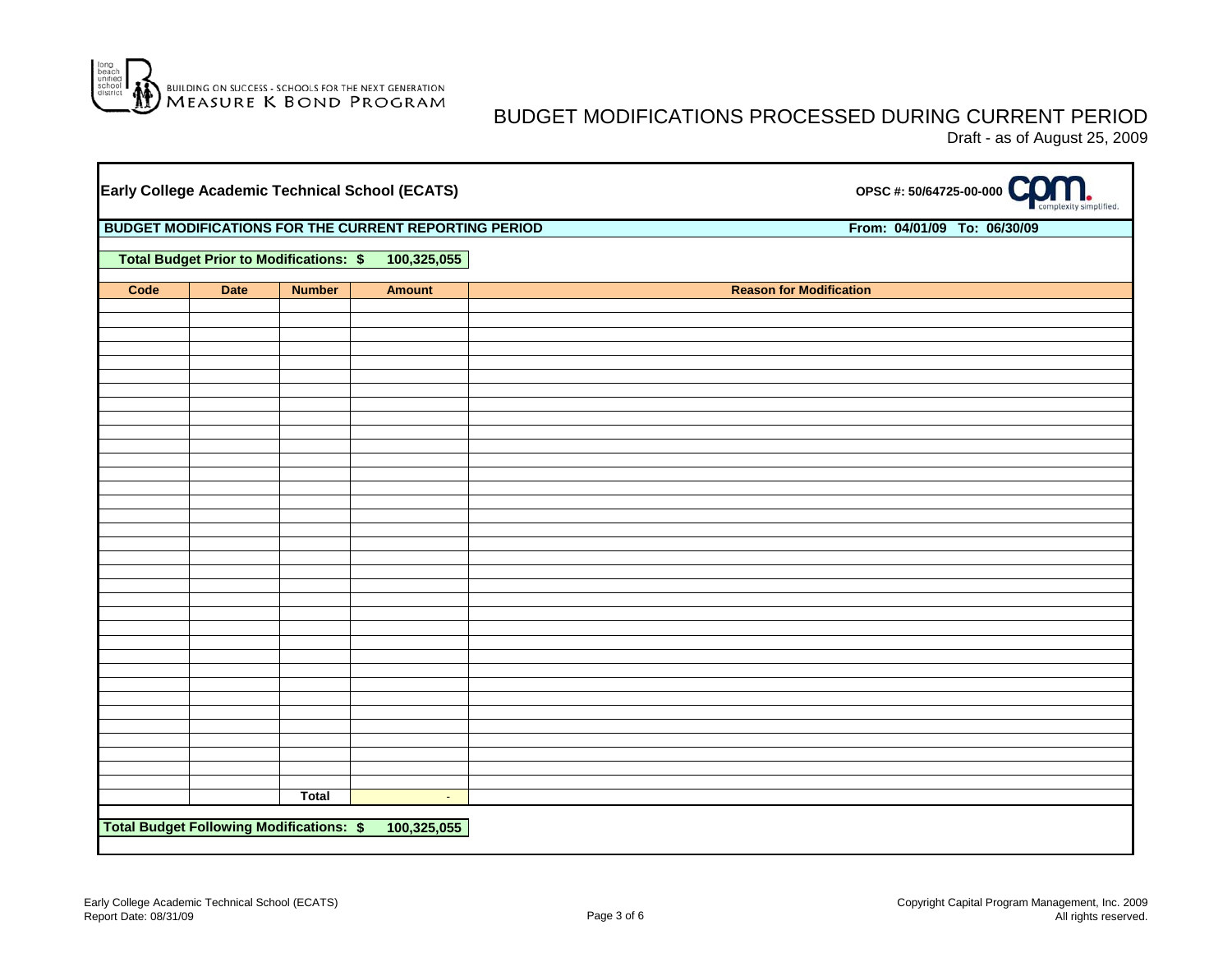

## BUDGET DETAIL

|           | <b>Early College Academic Technical School (ECATS)</b> |                              |                                       |                |                                 |                      |                |                    |                            |              |                    |    | OPSC #: 50/64725-00-000      |                     |                                   |                |                             |
|-----------|--------------------------------------------------------|------------------------------|---------------------------------------|----------------|---------------------------------|----------------------|----------------|--------------------|----------------------------|--------------|--------------------|----|------------------------------|---------------------|-----------------------------------|----------------|-----------------------------|
|           |                                                        |                              | <b>BUDGET</b>                         |                |                                 |                      |                | <b>COMMITMENTS</b> |                            |              |                    |    |                              | <b>EXPENDITURES</b> |                                   |                |                             |
| Code      | <b>Budget</b><br><b>Description</b>                    | Preliminary<br><b>Budget</b> | <b>Budget</b><br><b>Modifications</b> |                | <b>Current</b><br><b>Budget</b> | Original<br>Contract |                |                    | Approved<br><b>Changes</b> |              | Pending<br>Changes |    | <b>Current</b><br>Commitment |                     | <b>Expensed</b><br><b>To Date</b> |                | <b>Balance</b><br>Remaining |
| 100.00000 | <b>Site Costs</b>                                      |                              |                                       |                |                                 |                      |                |                    |                            |              |                    |    |                              |                     |                                   |                |                             |
| 100.11000 | <b>Acquisition Costs</b>                               | \$<br>$\sim$                 | \$<br>$\sim$                          | \$             | $\sim$                          | \$                   | $\sim$         | \$                 | $\Delta$                   | \$           | $\sim$             | \$ | $\sim$                       | \$                  | $\sim$                            | \$             | $\sim$                      |
| 100.12000 | Escrow/Title/Legal Fees                                | $\blacksquare$               | $\blacksquare$                        |                | $\mathcal{L}_{\mathcal{A}}$     |                      | $\sim$         |                    | $\omega$                   |              | $\blacksquare$     |    | $\mathcal{L}$                |                     | $\sim$                            |                | $\sim$                      |
| 100.13000 | <b>Bond/Financing Costs</b>                            | $\mathbf{r}$                 | $\blacksquare$                        |                | $\blacksquare$                  |                      | $\sim$         |                    | $\sim$                     |              |                    |    | $\sim$                       |                     | $\sim$                            |                | $\sim$                      |
| 100.14000 | Special Insurance                                      | $\mathcal{L}_{\mathcal{A}}$  | $\blacksquare$                        |                | ÷.                              |                      | $\sim$         |                    | $\sim$                     |              | $\mathbf{r}$       |    | $\sim$                       |                     | $\blacksquare$                    |                | $\mathcal{L}_{\mathcal{A}}$ |
| 100.15000 | <b>Property Appraisal</b>                              | $\sim$                       | $\sim$                                |                | $\mathbf{r}$                    |                      | $\sim$         |                    | $\omega$                   |              | $\sim$             |    | $\sim$                       |                     | $\sim$                            |                | $\sim$                      |
| 100.16000 | <b>Special Studies</b>                                 | \$<br>152,596 \$             | $\sim$                                | \$             | 152,596                         | \$                   | 159,795 \$     |                    | $\sim$                     | \$           | $\sim$             | \$ | 159,795                      | \$                  | 130,516                           | \$             | 29,279                      |
| 100.16010 | <b>Toxic Study</b>                                     |                              | $\sim$                                |                | $\sim$                          |                      | $\sim$         |                    | $\sim$                     |              | $\sim$             |    | $\sim$                       |                     | $\blacksquare$                    |                | $\sim$                      |
| 100.16020 | <b>CEQA</b>                                            | 51,556                       | $\omega$                              |                | 51,556                          |                      | 51,555         |                    |                            |              | $\omega$           |    | 51,555                       |                     | 39,386                            |                | 12,169                      |
| 100.16030 | Geotechnical                                           | 75,320                       | $\blacksquare$                        |                | 75,320                          |                      | 74,120         |                    | $\sim$                     |              | $\blacksquare$     |    | 74,120                       |                     | 65,410                            |                | 8,710                       |
| 100.16040 | <b>Geological Hazard</b>                               | $\sim$                       | $\Delta$                              |                | $\sim$                          |                      | $\sim$         |                    | $\sim$                     |              | $\Delta$           |    | $\sim$                       |                     | $\omega$                          |                | $\sim$                      |
| 100.16050 | <b>Topographical Survey</b>                            | 25,720                       | $\blacksquare$                        |                | 25,720                          |                      | 34,120         |                    | $\sim$                     |              | $\sim$             |    | 34,120                       |                     | 25,720                            |                | 8,400                       |
| 100.16060 | <b>Relocation Consultant</b>                           | $\sim$                       | $\sim$                                |                | $\blacksquare$                  |                      | $\sim$         |                    | $\sim$                     |              | $\sim$             |    | $\sim$                       |                     | $\blacksquare$                    |                | $\sim$                      |
| 100.16070 | <b>Site Civil Engineer</b>                             | ÷.                           | $\sim$                                |                | $\blacksquare$                  |                      |                |                    | $\sim$                     |              | $\omega$           |    | $\omega$                     |                     | $\blacksquare$                    |                | $\omega$                    |
| 100.16080 | <b>Underground Locating</b>                            | $\omega$ .                   | $\blacksquare$                        |                | $\mathbf{r}$                    |                      | $\sim$         |                    | $\sim$                     |              | $\overline{a}$     |    | $\sim$                       |                     | ÷.                                |                | $\sim$                      |
| 100.16090 | <b>Aeronautical Survey</b>                             | $\sim$                       | $\sim$                                |                | $\blacksquare$                  |                      | $\blacksquare$ |                    | $\sim$                     |              | $\sim$             |    | $\sim$                       |                     | $\blacksquare$                    |                | $\sim$                      |
| 100.17000 | Demolition - Existing Features                         | $\sim$                       | $\mathbf{r}$                          |                | ÷.                              |                      | $\sim$         |                    | $\sim$                     |              | $\sim$             |    | $\sim$                       |                     | $\sim$                            |                | $\sim$                      |
| 100.18000 |                                                        | ÷.                           | $\blacksquare$                        |                | $\omega$                        |                      | $\sim$         |                    | $\sim$                     |              | $\blacksquare$     |    | $\omega$                     |                     | $\blacksquare$                    |                |                             |
|           | Envrn. Clean-up / Disposal                             | ÷.                           | $\overline{a}$                        |                | $\overline{a}$                  |                      | $\overline{a}$ |                    | $\overline{a}$             |              | $\overline{a}$     |    | $\overline{a}$               |                     | ÷                                 |                | $\blacksquare$<br>$\sim$    |
| 100.19000 | Miscellaneous Site Costs                               | 152.596                      |                                       |                |                                 |                      |                |                    |                            |              | $\omega$           |    |                              |                     |                                   |                |                             |
|           | <b>Division Subtotal</b>                               |                              | $\mathfrak{s}$<br>$\omega$            | $\mathbb{S}$   | 152,596                         | $\mathfrak{S}$       | 159,795        | $\mathfrak{S}$     | $\omega$                   | $\mathbb{S}$ |                    | \$ | 159,795                      | \$                  | 130,516                           | $\mathfrak{s}$ | 29,279                      |
| 200.00000 | <b>District and Agency Costs</b>                       |                              |                                       |                |                                 |                      |                |                    |                            |              |                    |    |                              |                     |                                   |                |                             |
| 200.21000 | <b>DSA Plan Check Fees</b>                             | 402,100                      | $\sim$                                |                | 402,100                         |                      | 402,600        |                    | $\sim$                     |              | $\sim$             |    | 402,600                      |                     | 402,600                           |                | $\sim$                      |
| 200.22000 | <b>CDE Plan Check Fees</b>                             | 210,000                      | $\sim$                                |                | 210,000                         |                      | $\sim$         |                    | $\sim$                     |              | $\sim$             |    | $\sim$                       |                     | $\sim$                            |                | $\sim$                      |
| 200.23000 | Div of Toxic Substance Control                         | 1,500                        | $\blacksquare$                        |                | 1,500                           |                      | 1,500          |                    | $\sim$                     |              | $\blacksquare$     |    | 1,500                        |                     | 1,500                             |                | $\omega$                    |
| 200.24000 | Legal                                                  |                              | $\blacksquare$                        |                |                                 |                      |                |                    | $\omega$                   |              | $\sim$             |    | $\blacksquare$               |                     | ä,                                |                | $\sim$                      |
| 200.25000 | County/City/Utility Fees                               | \$<br>$20,500$ \$            | $\sim$                                | \$             | 20,500                          | \$                   | $\sim$         | \$                 | $\sim$                     | \$           | $\sim$             | \$ | $\sim$                       | \$                  | $\sim$                            | \$             | $\sim$                      |
| 200.25010 | <b>Electrical</b>                                      | $\sim$                       | $\sim$                                |                | $\sim$                          |                      | $\sim$         |                    | $\sim$                     |              | $\sim$             |    | $\sim$                       |                     | $\sim$                            |                | $\sim$                      |
| 200.25020 | <b>Sewer</b>                                           | $\blacksquare$               | $\sim$                                |                | $\sim$                          |                      | $\sim$         |                    | $\sim$                     |              | $\sim$             |    | $\sim$                       |                     | $\sim$                            |                | $\sim$                      |
| 200.25030 | <b>Storm Drainage</b>                                  | ä,                           | $\blacksquare$                        |                | $\omega$                        |                      | $\sim$         |                    | $\sim$                     |              | $\blacksquare$     |    | $\blacksquare$               |                     | $\blacksquare$                    |                | $\omega$                    |
| 200.25040 | Water                                                  | 20,500                       | ÷.                                    |                | 20,500                          |                      | $\omega$       |                    | $\sim$                     |              | $\omega$           |    | $\omega$                     |                     | ÷.                                |                | $\omega$ .                  |
| 200.25050 | Gas                                                    | $\sim$                       | $\Delta$                              |                | $\omega$                        |                      | $\sim$         |                    | $\sim$                     |              | $\blacksquare$     |    | $\sim$                       |                     | $\blacksquare$                    |                | $\sim$                      |
| 200.25060 | Telephone                                              | $\sim$                       | $\sim$                                |                | $\sim$                          |                      | $\sim$         |                    | $\sim$                     |              | $\sim$             |    | $\sim$                       |                     | $\sim$                            |                | $\sim$                      |
| 200.25070 | <b>Cable Television</b>                                | $\blacksquare$               | $\blacksquare$                        |                | $\blacksquare$                  |                      |                |                    |                            |              |                    |    | $\blacksquare$               |                     | $\blacksquare$                    |                | $\omega$ .                  |
| 200.25080 |                                                        | ä,                           | $\omega$                              |                |                                 |                      | $\sim$         |                    | $\sim$                     |              | $\sim$             |    |                              |                     | $\sim$                            |                |                             |
|           | <b>Other Entitlements/Mitigations</b>                  | $\sim$                       |                                       |                | $\sim$<br>$\omega$              |                      | $\sim$         |                    | $\sim$                     |              | $\sim$             |    | $\blacksquare$               |                     | $\sim$                            |                | $\blacksquare$<br>$\sim$    |
| 200.25090 | <b>CEQA Filing Fee</b>                                 |                              | $\omega$ .                            |                |                                 |                      |                |                    |                            |              |                    |    | $\sim$                       |                     |                                   |                |                             |
| 200.26000 | <b>Other Agencies</b>                                  | $\sim$                       | $\sim$                                |                | ÷.                              |                      | $\sim$         |                    | $\sim$                     |              | $\sim$             |    | $\blacksquare$               |                     | $\blacksquare$                    |                | $\sim$                      |
| 200.29000 | Miscellaneous Agency Costs                             | $\mathbf{r}$                 | $\omega$                              |                | $\mathbf{r}$                    |                      | $\mathbf{r}$   |                    | $\sim$                     |              | $\sim$             |    | $\omega$                     |                     | $\mathbf{r}$                      |                | $\sim$<br>÷.                |
|           | <b>Division Subtotal</b>                               | 634,100 $\frac{1}{9}$        | $\Delta$                              | $\mathfrak{S}$ | 634,100                         | \$                   | 404,100 \$     |                    |                            | \$           | $\Delta$           | \$ | 404,100                      | <b>S</b>            | 404,100 \$                        |                |                             |
| 300.00000 | <b>All Consultants</b>                                 |                              |                                       |                |                                 |                      |                |                    |                            |              |                    |    |                              |                     |                                   |                |                             |
| 300.31000 | Programming and Planning                               |                              |                                       |                |                                 |                      |                |                    |                            |              |                    |    |                              |                     |                                   |                |                             |
| 300.32000 | A/E                                                    | \$<br>$4,379,117$ \$         | $\sim$                                | \$             | 4,379,117                       | \$                   | $4,379,117$ \$ |                    | $\omega$                   | \$           | $\sim$             | \$ | 4,379,117                    | \$                  | 2,481,228                         | \$             | 1,897,889                   |
| 300.32010 | <b>Architect (Schematic)</b>                           | 823,594                      | $\blacksquare$                        |                | 823,594                         |                      | 823,594        |                    | $\sim$                     |              | $\blacksquare$     |    | 823,594                      |                     | 823,594                           |                |                             |
| 300.32011 | <b>Architect (DD-Closeout)</b>                         | 3,297,523                    | $\sim$                                |                | 3,297,523                       |                      | 3,297,523      |                    | $\sim$                     |              | $\sim$             |    | 3,297,523                    |                     | 1,546,049                         |                | 1,751,474                   |
| 300.32015 | <b>Architect (Program Changes)</b>                     | 218,000                      |                                       |                | 218,000                         |                      | 218,000        |                    |                            |              |                    |    | 218,000                      |                     | 109,000                           |                | 109,000                     |
|           |                                                        |                              |                                       |                |                                 |                      |                |                    |                            |              |                    |    |                              |                     |                                   |                |                             |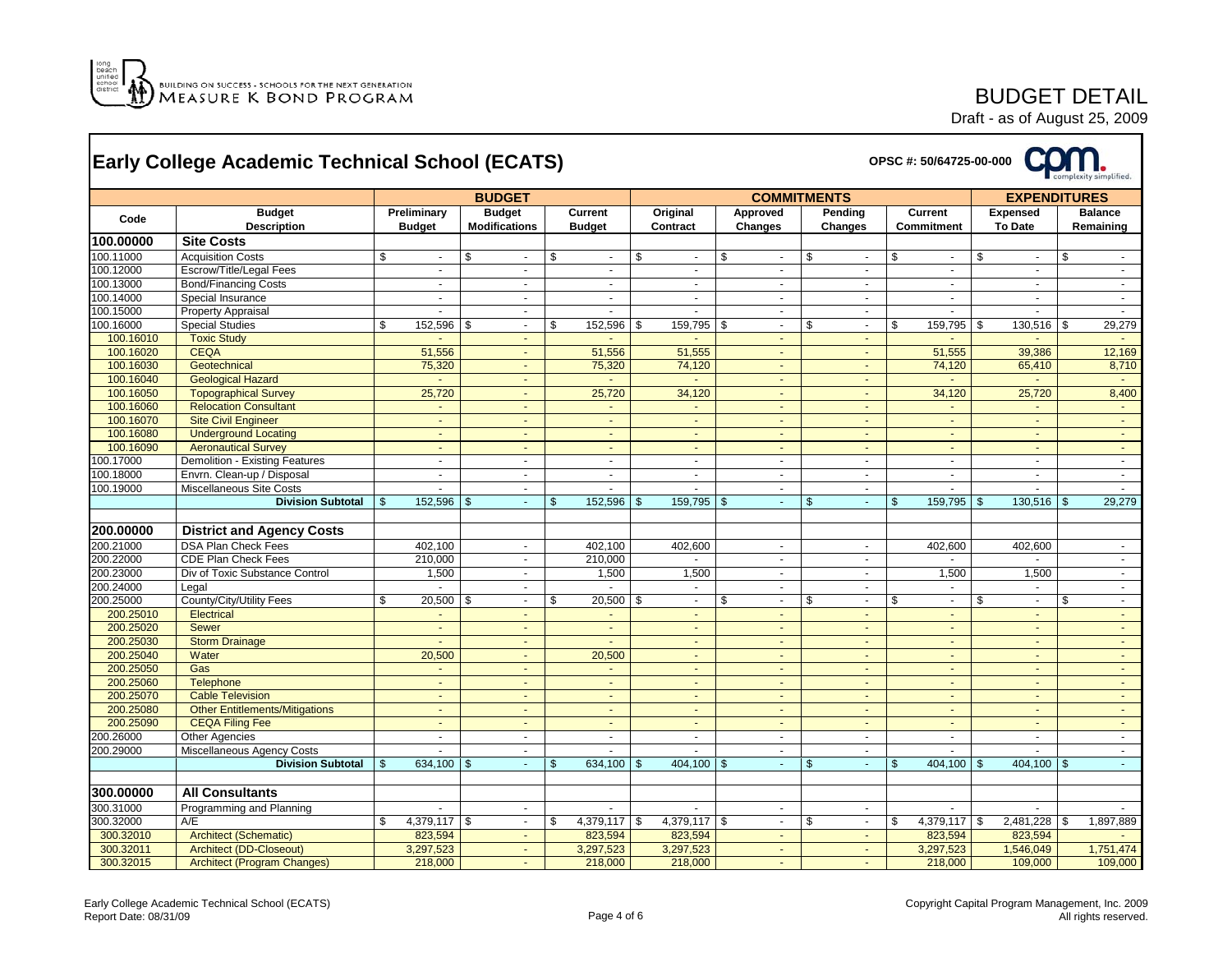

## BUDGET DETAIL

|           |                                     |                |                | <b>BUDGET</b>            |                | <b>COMMITMENTS</b> |                            |                |                |                |                |         |                | <b>EXPENDITURES</b> |                |    |                |  |
|-----------|-------------------------------------|----------------|----------------|--------------------------|----------------|--------------------|----------------------------|----------------|----------------|----------------|----------------|---------|----------------|---------------------|----------------|----|----------------|--|
|           | <b>Budget</b><br>Code               |                | Preliminary    | <b>Budget</b>            |                | Current            | Original                   |                | Approved       |                | Pending        | Current |                |                     | Expensed       |    | <b>Balance</b> |  |
|           | <b>Description</b>                  |                | <b>Budget</b>  | <b>Modifications</b>     |                | <b>Budget</b>      | Contract                   |                | Changes        |                | <b>Changes</b> |         | Commitment     |                     | To Date        |    | Remaining      |  |
| 300.32020 | <b>Architect Reimbursables</b>      |                | 40,000         |                          |                | 40,000             | 40,000                     |                |                |                |                |         | 40,000         |                     | 2,585          |    | 37,415         |  |
| 300.32030 | <b>Architect As-Builts</b>          |                |                | $\sim$                   |                |                    |                            |                | $\sim$         |                | $\sim$         |         | $\sim$         |                     | $\sim$         |    | $\sim$         |  |
| 300.33000 | <b>Specialty Consultant</b>         | \$             | 249,700 \$     | $\sim$                   | $\mathbb{S}$   | 249,700 \$         | $124,900$ \$               |                | $\sim$         | $\mathbb{S}$   | $\sim$         | \$      | 124,900 \$     |                     | 97,698 \$      |    | 27,202         |  |
| 300.33010 | <b>Labor Compliance</b>             |                | 40,000         | $\sim$                   |                | 40,000             |                            |                | $\sim$         |                | $\sim$         |         |                |                     |                |    | $\sim$         |  |
| 300.33020 | <b>Traffic Engineering</b>          |                | 28,500         | ÷.                       |                | 28,500             | 28,500                     |                | $\sim$         |                | $\sim$         |         | 28,500         |                     | 26,798         |    | 1,702          |  |
| 300.33030 | <b>CHPS</b>                         |                | 5,700          | $\sim$                   |                | 5,700              | 900                        |                | $\omega$       |                | $\sim$         |         | 900            |                     | 900            |    | $\sim$         |  |
| 300.33040 | <b>Cost Estimating</b>              |                | 95,500         | $\omega$                 |                | 95,500             | 95,500                     |                | $\blacksquare$ |                | $\sim$         |         | 95,500         |                     | 70,000         |    | 25,500         |  |
| 300.33050 | <b>Constructability Review</b>      |                | 80,000         | $\blacksquare$           |                | 80,000             | $\sim$                     |                | $\sim$         |                | $\sim$         |         | $\sim$         |                     | $\sim$         |    | $\sim$         |  |
| 300.34000 | Project Mgmt (Design Phase)         |                | $\omega$       | $\blacksquare$           |                | $\omega$           | $\blacksquare$             |                | $\blacksquare$ |                | $\blacksquare$ |         | $\mathbf{r}$   |                     | $\mathbf{r}$   |    | $\sim$         |  |
| 300.35000 | Legal                               |                | $\omega$       | $\blacksquare$           |                | $\omega$           | $\omega$                   |                | $\omega$       |                | $\blacksquare$ |         | $\sim$         |                     | $\sim$         |    | $\mathbf{u}$   |  |
| 300.36000 | Low Voltage Design                  |                | $\mathbf{r}$   | $\sim$                   |                | $\omega$           | $\blacksquare$             |                | $\sim$         |                | $\sim$         |         | $\sim$         |                     | $\sim$         |    | $\sim$         |  |
| 300.37000 | <b>Community Outreach</b>           |                | ÷.             | $\blacksquare$           |                | $\sim$             | $\sim$                     |                | $\blacksquare$ |                | $\sim$         |         | $\sim$         |                     | $\sim$         |    | $\sim$         |  |
| 300.38000 | <b>HazMat Consultants</b>           | \$             | 150,298 \$     | $\blacksquare$           | \$             | $150,298$ \$       | $24,526$ \$                |                | $\blacksquare$ | \$             | $\sim$         | \$      | 24,526         | \$                  | $22,297$ \$    |    | 2,229          |  |
| 300.38010 | <b>HazMat Design</b>                |                | 22,298         | ÷.                       |                | 22,298             | 24,526                     |                | $\mathbf{r}$   |                | $\omega$       |         | 24,526         |                     | 22,297         |    | 2,229          |  |
| 300.38020 | <b>HazMat Monitoring</b>            |                | 128,000        | $\omega$ .               |                | 128,000            | $\omega$                   |                | $\omega$       |                | $\sim$         |         | $\omega$       |                     | $\sim$         |    | $\sim$         |  |
| 300.39000 | Miscellaneous Consultant Costs      |                | $\sim$         | $\sim$                   |                | $\sim$             | $\mathbf{r}$               |                | $\omega$       |                | $\sim$         |         | $\sim$         |                     | $\sim$         |    | $\sim$         |  |
|           | <b>Division Subtotal</b>            | $\mathfrak{S}$ | $4,779,115$ \$ | $\omega$                 | $\mathfrak{S}$ | 4,779,115          | 4,528,543<br>$\sqrt[6]{3}$ | $\mathfrak{L}$ | $\blacksquare$ | $\mathfrak{S}$ | $\sim$         | \$      | 4,528,543      | \$                  | 2,601,224      | \$ | 1,927,319      |  |
|           |                                     |                |                |                          |                |                    |                            |                |                |                |                |         |                |                     |                |    |                |  |
| 400.00000 | <b>Bid Costs</b>                    |                |                |                          |                |                    |                            |                |                |                |                |         |                |                     |                |    |                |  |
| 400.41000 | Printing and Distribution           |                | $\blacksquare$ | $\sim$                   |                | $\sim$             | $\blacksquare$             |                | $\sim$         |                | $\blacksquare$ |         | $\sim$         |                     | $\sim$         |    | $\sim$         |  |
| 400.42000 | <b>Advertisements &amp; Notices</b> |                | $\sim$         | $\blacksquare$           |                | $\sim$             | $\sim$                     |                | $\blacksquare$ |                | $\sim$         |         | $\sim$         |                     | $\sim$         |    | $\sim$         |  |
| 400.49000 | Miscellaneous Bid Costs             |                | $\mathbf{r}$   | ä,                       |                | $\omega$           | $\mathbf{r}$               |                | $\blacksquare$ |                | $\blacksquare$ |         | $\sim$         |                     | $\Delta$       |    | $\sim$         |  |
|           | <b>Division Subtotal</b>            |                | $\sim$         | \$<br>$\omega$ .         | \$             | $\omega$           | \$<br>÷.                   | \$             | $\omega$       | \$             | $\omega$       | \$      | $\omega$       | \$                  | $\omega$       | \$ | $\sim$         |  |
|           |                                     |                |                |                          |                |                    |                            |                |                |                |                |         |                |                     |                |    |                |  |
| 500.00000 | <b>Construction Costs</b>           |                |                |                          |                |                    |                            |                |                |                |                |         |                |                     |                |    |                |  |
| 500.51000 | Site Contractor                     |                | $\mathbf{r}$   | $\sim$                   |                | $\omega$           | $\mathbf{r}$               |                | $\sim$         |                | $\omega$       |         | $\omega$       |                     | $\sim$         |    | $\sim$         |  |
| 500.52000 | <b>General Contractor</b>           |                | ä,             | $\blacksquare$           |                | $\blacksquare$     | $\omega$                   |                | $\blacksquare$ |                | $\blacksquare$ |         | $\blacksquare$ |                     | $\sim$         |    | $\sim$         |  |
| 500.52500 | Facilities Lease - TBR              | \$             | 81,012,646     | - \$<br>$\mathbf{r}$     | \$             | 81,012,646         | \$<br>÷.                   | \$             | $\omega$       | \$             | $\omega$       | \$      | $\sim$         | \$                  | $\mathbf{r}$   | \$ | $\sim$         |  |
| 500.52510 | L/LB - Lease Payments               |                | 81,012,646     | ä,                       |                | 81,012,646         | $\blacksquare$             |                |                |                |                |         |                |                     |                |    | ä,             |  |
| 500.52520 | L/LB - General Conditions           |                |                | ä,                       |                |                    | $\omega$ .                 |                | $\omega$       |                | $\omega$       |         | $\sim$         |                     | $\sim$         |    | $\omega$ .     |  |
| 500.52530 | L/LB - Entity Fee                   |                | $\sim$         | $\sim$                   |                | $\sim$             | $\omega$ .                 |                | $\omega$       |                | $\sim$         |         | $\sim$         |                     | $\sim$         |    | $\sim$         |  |
| 500.52540 | L/LB - Contracting Contingency      |                | $\sim$         | ä,                       |                | $\sim$             | $\sim$                     |                | $\blacksquare$ |                | $\sim$         |         | $\sim$         |                     | $\sim$         |    | $\sim$         |  |
| 500.52560 | L/LB - Bonds and Insurance          |                | $\omega$       | $\blacksquare$           |                | $\omega$           | $\omega$                   |                | $\blacksquare$ |                | $\sim$         |         | $\sim$         |                     | $\blacksquare$ |    | $\sim$         |  |
| 500.52570 | L/LB - Allowances                   |                | ä,             | ä,                       |                | $\omega$           | $\blacksquare$             |                | $\blacksquare$ |                |                |         |                |                     | $\omega$       |    | $\omega$       |  |
| 500.52910 | L/LB - Owners Contingency           |                | ÷.             | $\omega$                 |                | ÷.                 | $\mathbf{r}$               |                | $\omega$       |                | $\sim$         |         | $\omega$       |                     | $\omega$       |    | $\sim$         |  |
| 500.53000 | Multiple Prime Contractor(s)        |                | $\sim$         | $\sim$                   |                | $\blacksquare$     | $\mathbf{r}$               |                | $\sim$         |                | $\sim$         |         | $\sim$         |                     | $\sim$         |    | $\sim$         |  |
| 500.54000 | <b>Specialty Contractor</b>         | \$             | 446,230 \$     | $\blacksquare$           | \$             | 446,230 \$         | 446,230 \$                 |                | $\blacksquare$ | \$             | $\omega$       | \$      | 446,230        | \$                  | $365,172$ \$   |    | 81,058         |  |
| 500.54010 | <b>Pre-Construction Services</b>    |                | 446,230        | $\omega$                 |                | 446,230            | 446,230                    |                | $\blacksquare$ |                | $\blacksquare$ |         | 446,230        |                     | 365,172        |    | 81,058         |  |
| 500.55000 | Low Voltage                         | \$             | $\blacksquare$ | \$<br>$\sim$             | \$             | $\blacksquare$     | \$<br>$\mathbf{r}$         | \$             | $\omega$       | \$             | $\sim$         | \$      |                | \$                  | $\mathbf{r}$   | \$ | $\omega$       |  |
| 500.55010 | Pathway                             |                | $\omega$ .     | $\omega$ .               |                | $\mathbf{r}$       | $\mathbf{r}$               |                | $\omega$       |                | $\omega$       |         | $\omega$       |                     | $\omega$       |    | $\sim$         |  |
| 500.55020 | <b>Fire Alarm</b>                   |                | $\sim$         | $\sim$                   |                | $\sim$             | $\sim$                     |                | $\blacksquare$ |                | $\sim$         |         | $\sim$         |                     | $\sim$         |    | $\sim$         |  |
| 500.55030 | <b>Assistive Listening</b>          |                | $\sim$         | $\blacksquare$           |                | $\sim$             | $\sim$                     |                | $\sim$         |                | $\sim$         |         | $\sim$         |                     | $\sim$         |    | $\sim$         |  |
| 500.55040 | <b>Data</b>                         |                | $\blacksquare$ | $\blacksquare$           |                | $\blacksquare$     | $\blacksquare$             |                | $\blacksquare$ |                | $\blacksquare$ |         | $\sim$         |                     | $\blacksquare$ |    | $\sim$         |  |
| 500.55050 | <b>Telephone</b>                    |                | ÷.             | $\omega$                 |                | ÷.                 | $\omega$                   |                | $\blacksquare$ |                | $\sim$         |         | $\omega$       |                     | $\sim$         |    | $\sim$         |  |
| 500.55060 | Intercom                            |                | $\sim$         | $\Delta$                 |                | $\sim$             | $\mathbf{r}$               |                | $\mathbf{r}$   |                | $\sim$         |         | $\sim$         |                     | $\sim$         |    | $\sim$         |  |
| 500.55070 | <b>Clocks and Bells</b>             |                | $\sim$         | $\sim$                   |                | $\sim$             | $\sim$                     |                | $\sim$         |                | $\sim$         |         | $\sim$         |                     | $\sim$         |    | $\sim$ $-$     |  |
| 500.55080 | <b>Intrusion</b>                    |                | $\mathbf{r}$   | $\blacksquare$           |                | $\mathbf{r}$       | $\blacksquare$             |                | $\sim$         |                | $\sim$         |         | $\sim$         |                     | $\mathbf{r}$   |    | $\omega$ .     |  |
| 500.55090 | Cable TV                            |                | ä,             | $\omega$                 |                | $\omega$           | $\omega$                   |                | $\blacksquare$ |                | $\blacksquare$ |         | $\omega$       |                     | $\omega$       |    | $\omega$       |  |
| 500.55100 | <b>EMS</b>                          |                | ÷.             | $\omega$                 |                | ÷.                 | $\sim$                     |                | $\omega$       |                | $\sim$         |         | $\omega$       |                     | $\omega$       |    | $\sim$         |  |
| 500.55110 | <b>Digital Video Security</b>       |                | ٠              | $\overline{\phantom{a}}$ |                | $\sim$             | $\sim$                     |                | $\sim$         |                | $\sim$         |         | $\sim$         |                     | $\sim$         |    | $\sim$         |  |